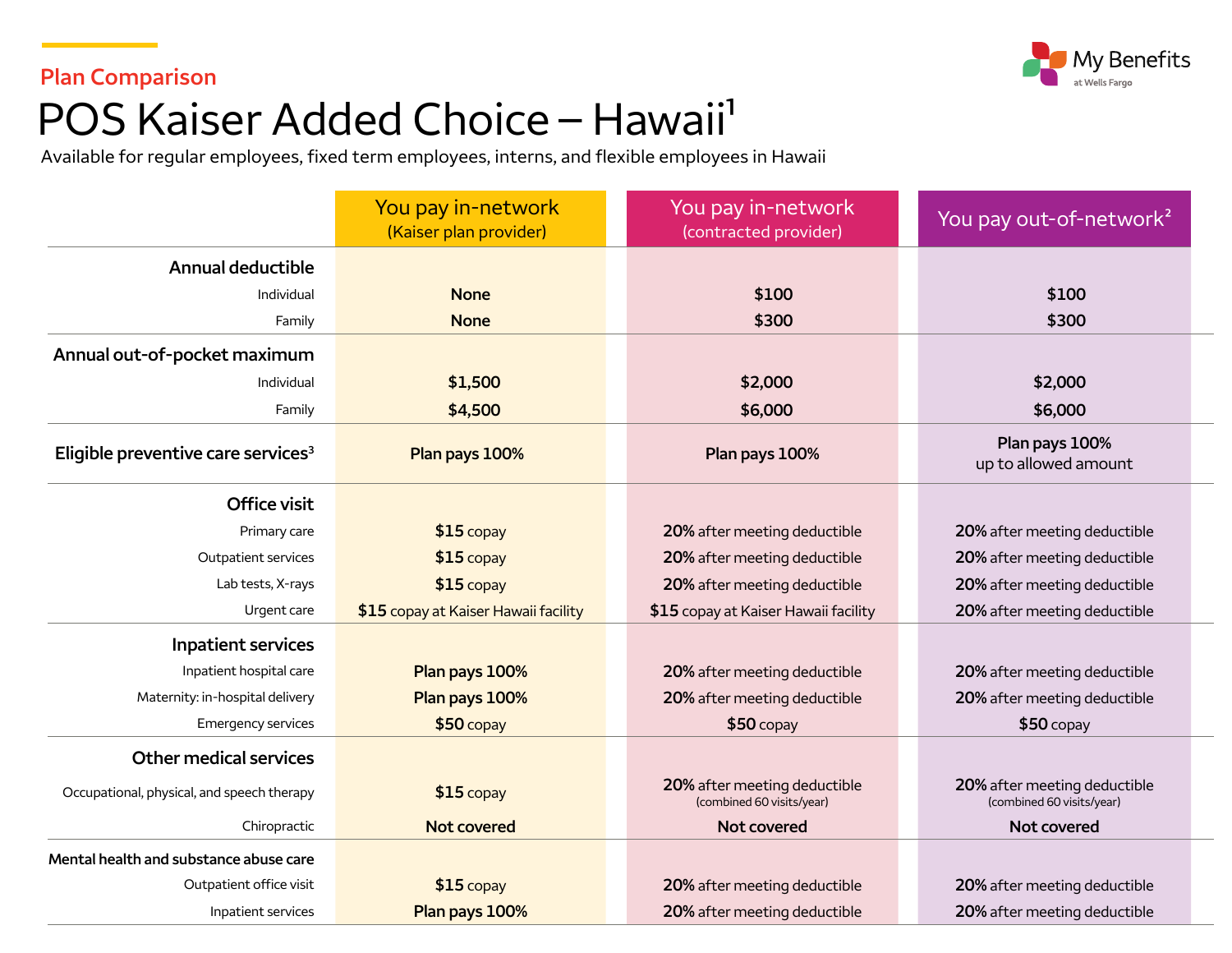## **Plan Comparison**  Prescriptions

|                                          | You pay in-network<br>(Kaiser plan provider)            | You pay in-network<br>(contracted provider)             | You pay out-of-network <sup>2</sup> |
|------------------------------------------|---------------------------------------------------------|---------------------------------------------------------|-------------------------------------|
| Retail (30-day supply)                   |                                                         |                                                         |                                     |
| Maintenance generic                      | $$3$ copay                                              | 20% but not less than \$3                               |                                     |
| All other generic                        | $$10$ copay                                             | 20% but not less than \$10                              |                                     |
| Preferred brand-name                     | $$35$ copay                                             | 20% but not less than \$35                              | Not covered                         |
| Nonpreferred brand-name                  | Not covered<br>(except in some scenarios <sup>4</sup> ) | Not covered<br>(except in some scenarios <sup>4</sup> ) |                                     |
| Specialty                                | $$200$ copay <sup>4</sup>                               | 20% but not less than \$200                             |                                     |
| Mail Order (90-day supply)               |                                                         |                                                         |                                     |
| Maintenance generic                      | $$6$ copay                                              |                                                         |                                     |
| All other generic                        | $$20$ copay                                             | Not covered                                             | Not covered                         |
| Preferred brand-name                     | $$70$ copay                                             |                                                         |                                     |
| Nonpreferred brand-name (100-day supply) | Not covered<br>(except in some scenarios <sup>4</sup> ) |                                                         |                                     |

#### Online tools and resources

Learn to use your benefits year-round with convenient online tools and resources. Manage your health and health care costs, find the right care options and providers, and achieve your personal health and well-being goals. Visit the HR Services & Support site or Teamworks at Home [\(teamworks.wellsfargo.com\)](https://teamworks.wellsfargo.com).